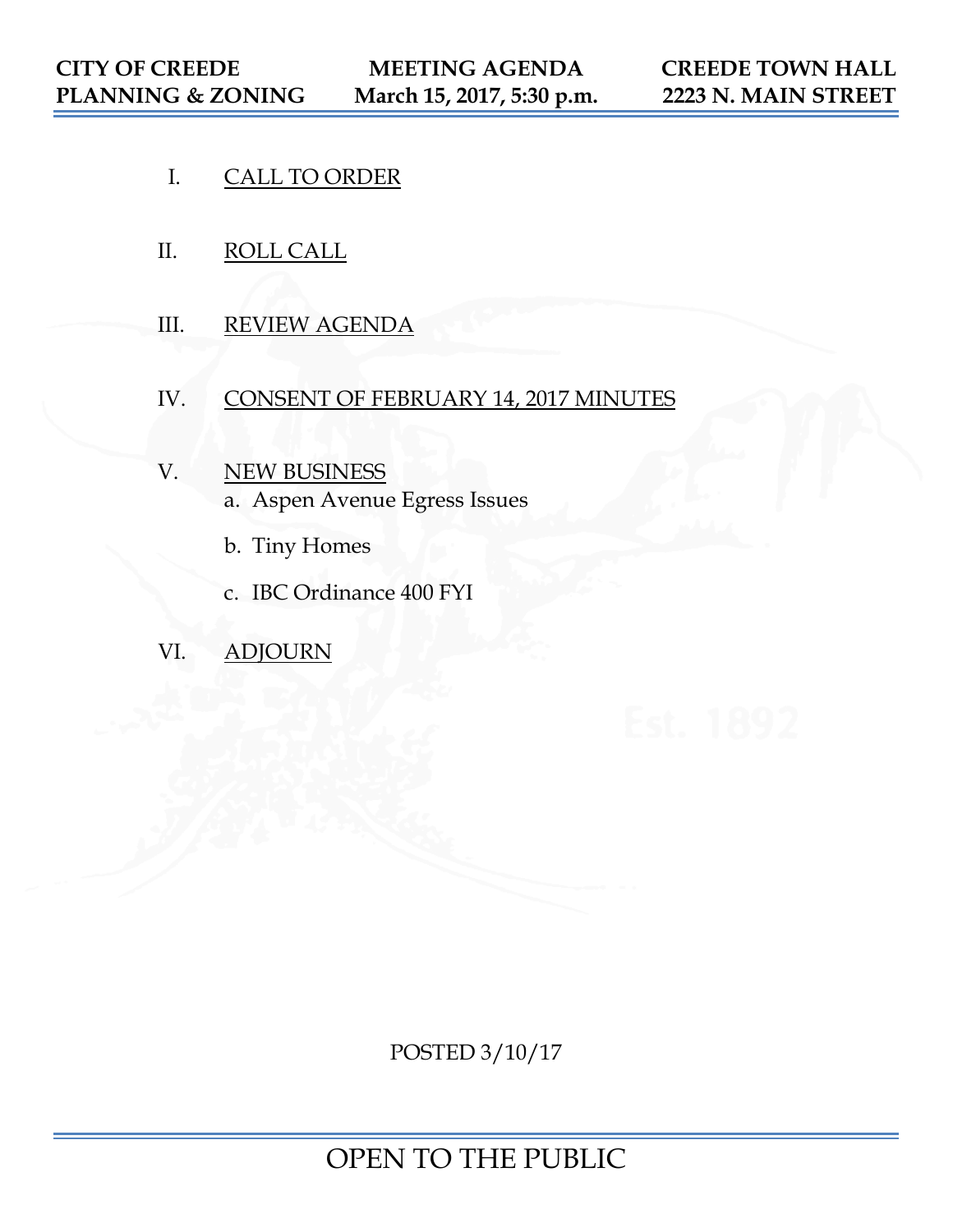## **PLANNING & ZONING COMMISSION CITY OF CREEDE, COLORADO – A TOWN February 14, 2017**

### REGULAR MEETING

The Planning and Zoning Commission of the City of Creede – a Town, County of Mineral, State of Colorado, met in the Creede Town Hall at the hour of 5:30 p.m. There being present at the call of the roll the following persons:

COMMISSIONERS PRESENT: Lauri Jordan, Ed Vita, Frank Freer, Amy Krueger COMMISSIONERS ABSENT: Jeffrey Larson Commission Chair Jordan, presiding, declared a quorum present: Those members of staff also present were as follows: Clyde Dooley, Town Manager

Randi Snead, Town Clerk

### AGENDA

Commissioner Krueger moved and Commissioner Freer seconded to approve the agenda as presented. The vote was unanimous. Commission Chair Jordan declared the motion carried.

## CONSENT OF JANUARY 10, 2017 MINUTES

 An error was identified in the January 10, 2017 minutes. Commissioner Krueger moved and Commissioner Freer seconded to approve the January 10, 2017 minutes as amended. There were two yes votes and two abstentions (Jordan & Vita). Commission Chair Jordan declared the motion carried.

### NEW BUSINESS

### FLUME

Manager Dooley updated the commission on the progress of the flume project, slated to begin in the fall of 2018, specifically regarding various concerns about the surrounding properties. Several public hearings will take place with the Board of Trustees. The next year will be busy as we will be clarifying deeds and rightof-ways along the flume. The city will be trying to obtain permanent construction deeds if possible from property owners. Property owners are encouraged to check their deeds to see if any flume property is mentioned as we move forward with plans.

### TINY HOMES

Tiny homes regulation was discussed at length. No specific recommendations were made, but direction was established for continuing the conversation at the March 15, 2017 meeting.

### RESCHEDULE MEETING

 At the request of several Commissioners, the March 14, 2017 meeting was rescheduled to March 15, 2017 at 5:30 p.m.

### ADJOURN

There being no further business to come before the Planning and Zoning Commission at this time, Commissioner Krueger moved and Commissioner Vita seconded that the meeting be adjourned at 6:51 p.m. The vote was unanimous. Commission Chair Jordan declared the motion carried.

Respectfully submitted:

/*Randi Snead/* Randi Snead, City Clerk/Treasurer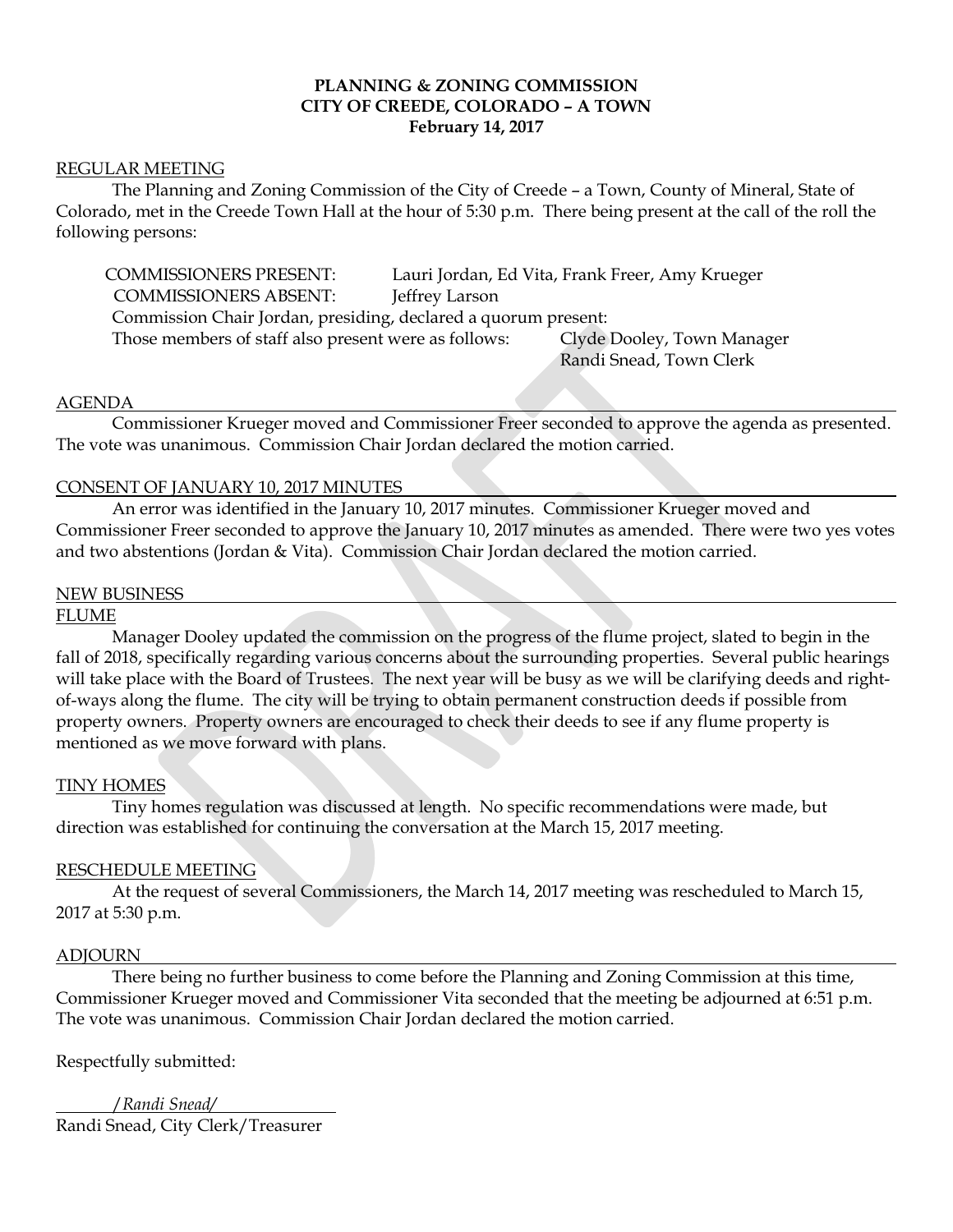

Google Earth Imagery Date: 10/13/2015 37°51'09.25" N 106°55'42.62" W elev 8901 ft eye alt 9380 ft O

 $= 1$ 

**CALL SERVICE** 

 $\Phi$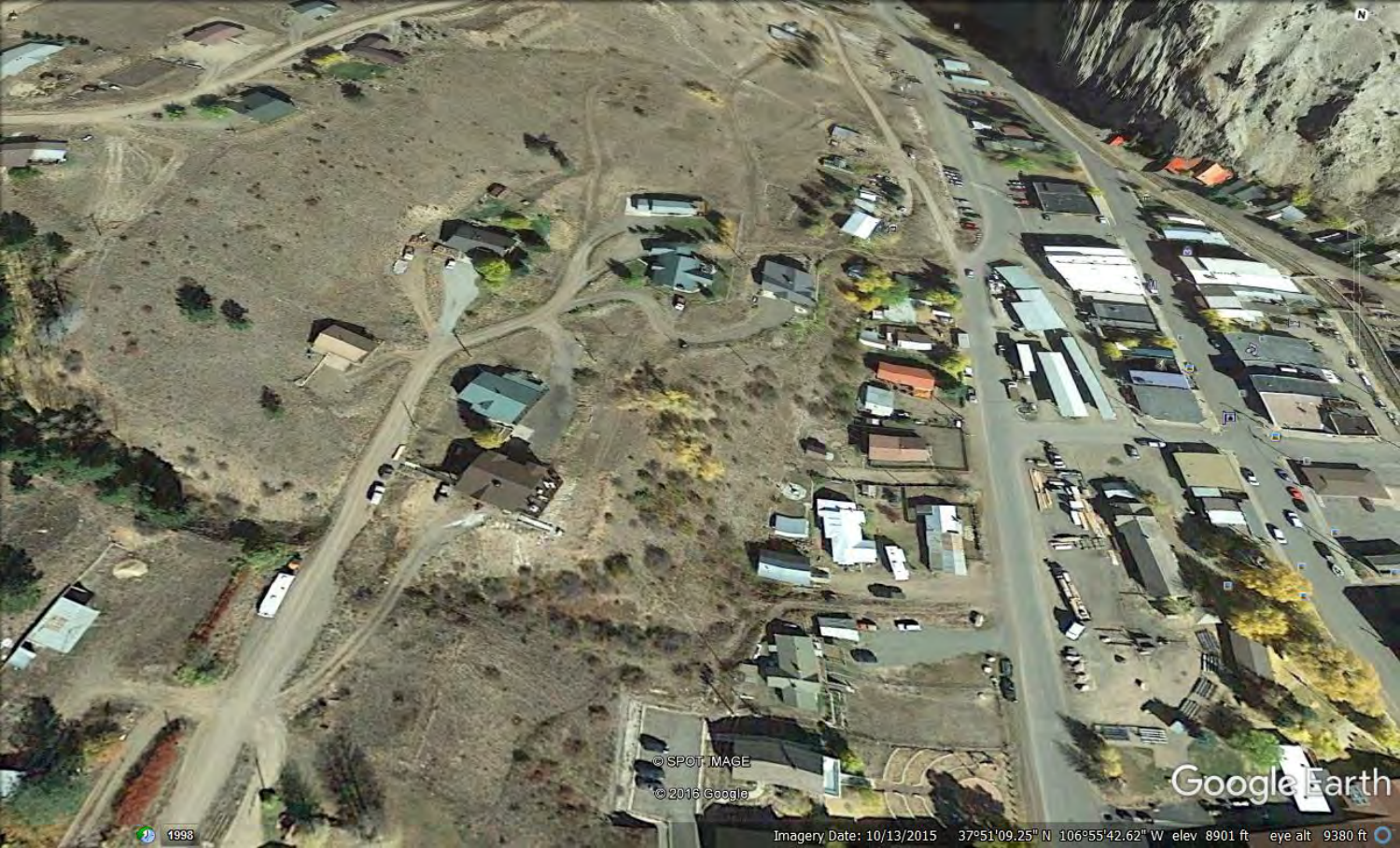# **MEMO**

DATE: March 9, February 10, January 6 TO: PZC FROM: Randi SUBJECT: Tiny Home Info Packet

### 3.9 Update

I didn't have a lot of time to devote to this over the last month, but I did get some clarification on more rules pertaining to RVs in the CDC, in Parking under Article 5, Development Standards:

### **9-05-050 Parking.**

**(a) Purpose**. The purpose of this Section is to provide adequate parking for motor vehicles while minimizing the visual impact of parking lots and structures.

**Standards.** In all zone districts, off-street parking facilities for the storage of self-propelled motor vehicles for the use of occupants, employees and patrons of the building or structures hereafter erected, altered or extended shall be provided and maintained as herein prescribed.

#### **(c) Parking Restrictions for Excess Weight Vehicles and Recreational Vehicles**.

**(1)** The owner or operator of any vehicle weighing in excess of ten thousand (10,000) pounds, other than emergency vehicles, shall not park said vehicle on any public right-of-way or roadway, except when making local deliveries, nor shall excess weight vehicles, boats, boat trailers, tractors, trailers, semi-trailers, motor homes, buses or detached/dismounted campers be parked or kept on private property for longer than seventy-two (72) hours, except as herein provided.

**(2)** No boat, boat trailer, tractor, trailer, semi-trailer, motor home, bus or detached/ dismounted camper shall be kept or parked upon any public right-of-way or roadway, except for visitation purposes not exceeding twenty-four (24) hours.

**(3)** All excess weight vehicles, boats, boat trailers, motor homes, buses or detached/dismounted campers kept or stored on private residential property for longer than seventy-two (72) hours shall be kept or stored in the rear yard screened from view, or within an enclosed building. No such vehicle shall be used for storage or as a business or residential premises.

**(1)** All excess weight vehicles, boats, boat trailers, tractors, trailers, semi-trailers, motor homes, buses or detached/dismounted campers kept or stored on private property for longer than seventy-two (72) hours shall be kept or stored in a yard screened from view or within an enclosed building. The property where storage occurs must be properly zoned for the use. No such vehicle shall be used for storage or as a business or residential premises.

**(2)** No mobile home may be located permanently in any residential area unless it is zoned for the same.

If we allow foundation-less tiny homes which are licensed as an RV in Creede, where and how do we allow them? Are the existing CDC regulations too strict? How can we separate RVs stored on private property and RVs used for yearround (or seasonal) residence? What about the "visual impact" consideration that the code mentions? How can we easily determine what an RV weighs? For reference, Amy's tiny home is 12,060 lbs (thanks Amy).

See past packets for prior research.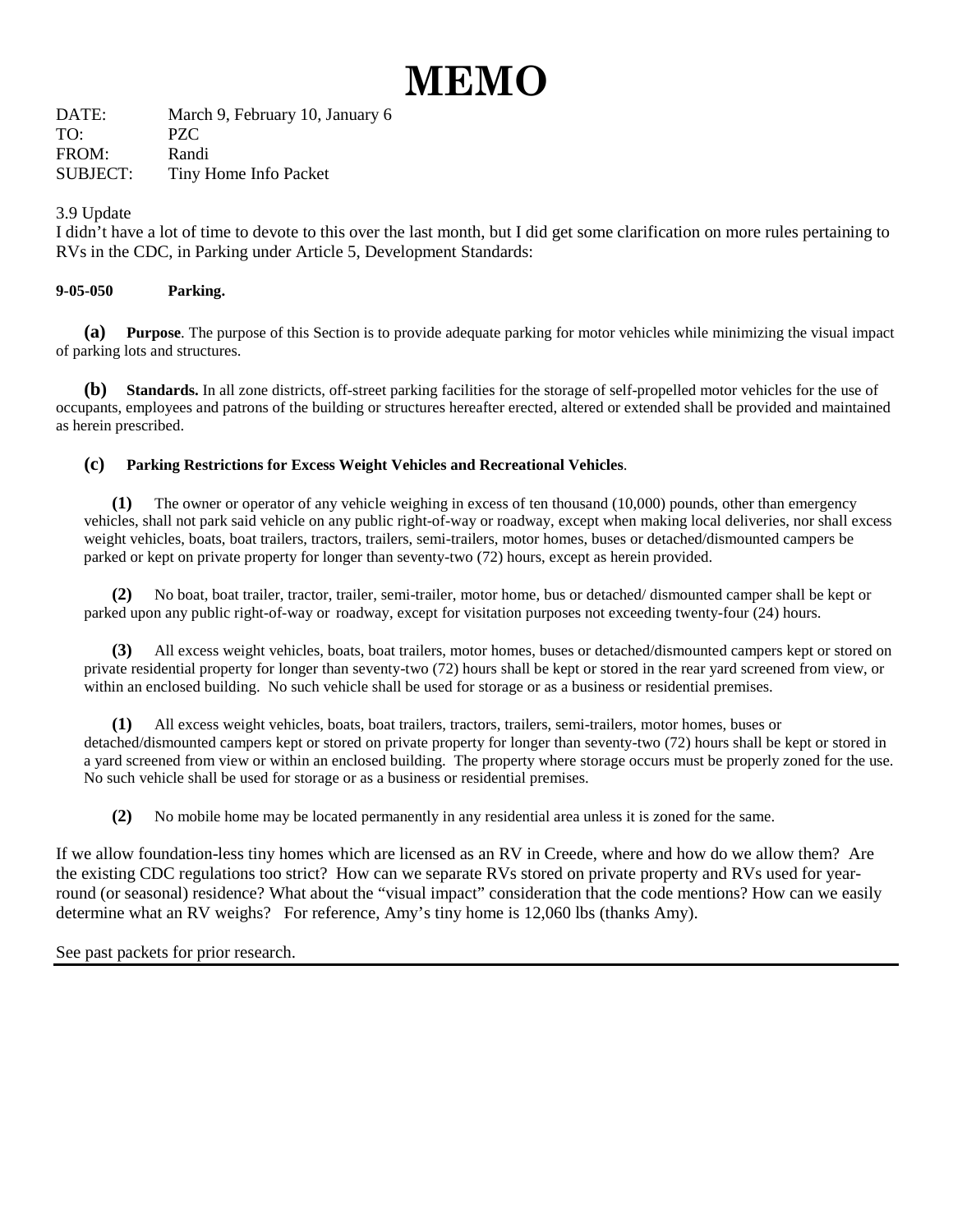## **CITY OF CREEDE, COLORADO ORDINANCE NO 400**

# **AN ORDINANCE AMENDING CHAPTER 18 TO ALLOW PROPERTY OWNERS TO VOLUNTARILY ELECT TO USE THE 2015 INTERNATIONAL BUILDING CODE**

**WHEREAS,** pursuant to C.R.S. §31-15-103, §31-15-104, and §31-20-105 the Board of Trustees of the City of Creede ("City"), has the power to adopt building code regulations, to provide penalties for violations of adopted building codes, to elect to collect delinquent charges and assessments by certifying such amounts to the Mineral County treasurer, and make and publish ordinances necessary and proper to provide for the safety, preserve the health, promote the prosperity, and improve the morals, order, comfort, and convenience of its inhabitants; and

**WHEREAS,** the Board of Trustees finds that permitting property owners to voluntarily elect to use the 2015 International Building Code instead of the 2003 International Building Code will provide flexibility in the use of property through the use of modern construction standards and will thereby promote the health, safety and general welfare of the Creede community; and

**WHEREAS,** the City of Creede may adopt codes by reference pursuant to Parts 1 and 2 of Article 16 of Title 31, Colorado Revised Statues and the Board of Trustees conducted a public hearing on April 4, 2017 after publishing notice of the public hearing twice in the Mineral County Miner, a newspaper of general circulation in the Creede community, such publications occurred on March 16, 2017 and March 23, 2017; and

**WHEREAS,** the City of Creede desires to adopt the 2015 International Building Code by reference with certain amendments as described in this Ordinance;

# **NOW, THEREFORE, BE IT ORDAINED BY THE BOARD OF TRUSTEES OF THE CITY OF CREEDE, COLORADO** the following:

**Section 1. Recitals Incorporated.** The above and foregoing recitals are incorporated herein by reference and adopted as findings and determinations of the Board of Trustees.

**Section 2. Sec. 18-2-15. 2015 IBC Adoption. Section 18-2-15. 2015 IB Adoption** of the City of Creede Municipal Code is hereby enacted to read as follows:

**Sec. 18-2-15 - Adoption.** 

There is hereby adopted the 2015 International Building Code published by the International Code Council, Inc., 4051 West Flossmoor Road, Country Club Hills, IL 60478-5795, to have the same force and effect as if set forth herein in full except as amended herein; provided that the 2015 International Building Code shall only apply if the property owner voluntary requests and agrees to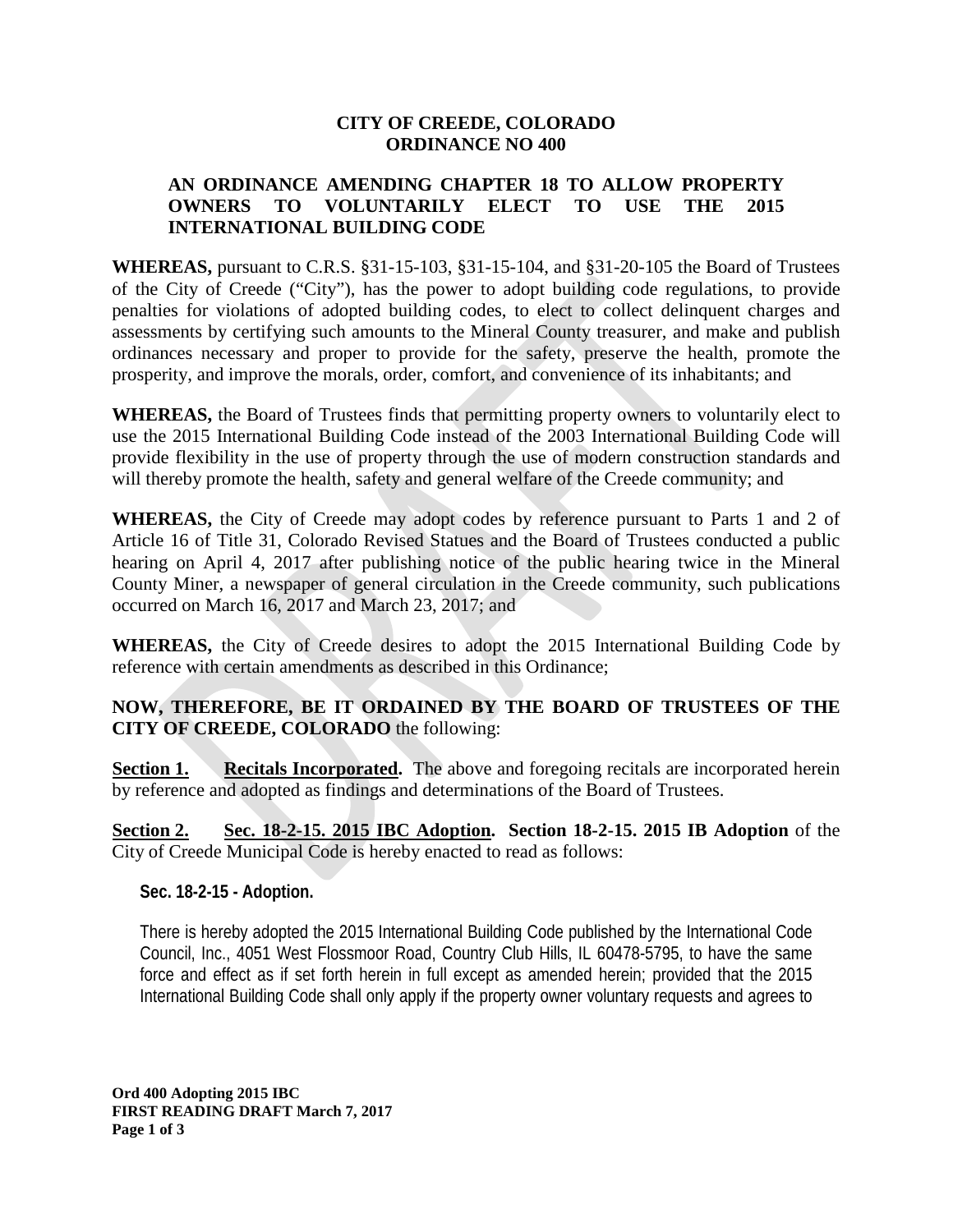the application of the 2015 International Building Code and shall then apply in lieu of the 2003 International Building Code.

**Section 3. Codification Amendments**. The codifier of the City's Municipal Code, American Legal Publishing Corporation, is hereby authorized to make such numerical and formatting changes as may be necessary to incorporate the provisions of this Ordinance within the Creede Municipal Code. The Town Clerk is authorized to correct, or approve the correction by the codifier, of any typographical error in the enacted regulations, provided that such correction shall not substantively change any provision of the regulations adopted in this Ordinance. Such corrections may include spelling, reference, citation, enumeration, and grammatical errors.

**Section 4.** Severability. If any provision of this Ordinance, or the application of such provision to any person or circumstance, is for any reason held to be invalid, such invalidity shall not affect other provisions or applications of this Ordinance which can be given effect without the invalid provision or application, and to this end the provisions of this Ordinance are declared to be severable. The Board of Trustees hereby declares that it would have passed this Ordinance and each provision thereof, even though any one of the provisions might be declared unconstitutional or invalid. As used in this Section, the term "provision" means and includes any part, division, subdivision, section, subsection, sentence, clause or phrase; the term "application" means and includes an application of an ordinance or any part thereof, whether considered or construed alone or together with another ordinance or ordinances, or part thereof, of the City.

**Section 5. Effective Date**. This Ordinance shall take effect thirty (30) days after publication in accordance with **Sec. 1-3-70 Publication** of ordinances in the Creede Munipal Code.

**Section 6. Safety Clause**. The Board of Trustees hereby finds, determines and declares that this Ordinance is promulgated under the general police power of the City of Creede, that it is promulgated for the health, safety and welfare of the public, and that this Ordinance is necessary for the preservation of health and safety and for the protection of public convenience and welfare. The Board of Trustees further determines that the Ordinance bears a rational relation to the proper legislative object sought to be obtained.

**Section 7. Publication**. The Town Clerk is ordered to publish this Ordinance in accordance with **Sec. 1-3-70 Publication** of ordinances in the Creede Munipal Code.

# [*SIGNATURE PAGE FOLLOWS*]

**Ord 400 Adopting 2015 IBC FIRST READING DRAFT March 7, 2017 Page 2 of 3**